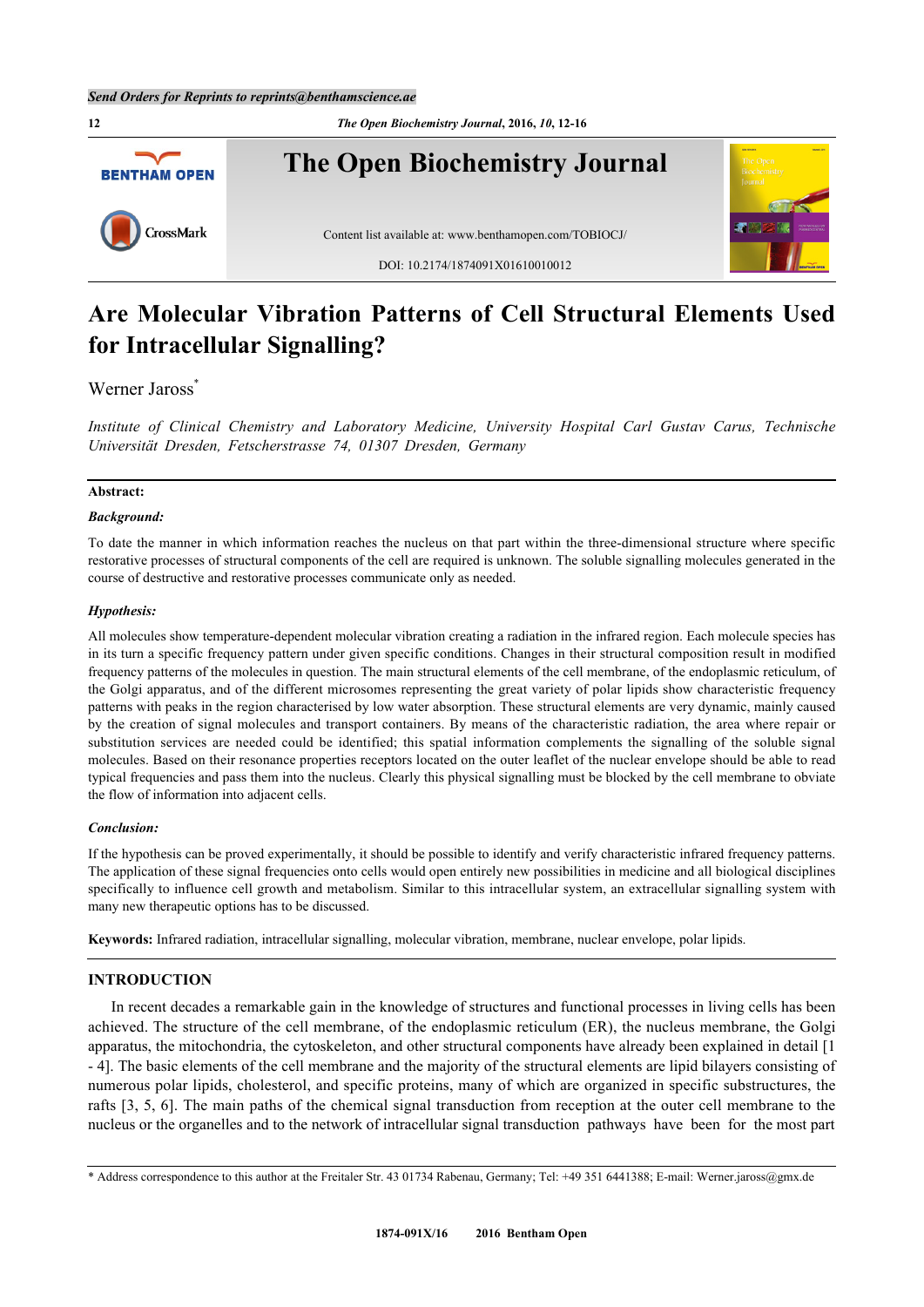identified [[7\]](#page-3-5). The transport of various components through the membrane and the generation of signal substances in the membranes are also well studied. The generation of transport vesicles originating from the Golgi or the ER and the actively directed transport by means of microtubules and motor proteins has been elucidated [\[8](#page-3-6), [9](#page-3-7)] as well. The processes in the cell nucleus, *i.e.*, transcription, translation, repair and monitoring processes and a plentitude of aspects of posttranslation and of all the aspects of the processes of synthesis in the ribosomes have been studied extensively. The entire logistics of the efferent transport of biomolecules is quite understandable although not completely explained in detail. Presently under discussion is the idea that the transport processes in the microtubules by motor proteins are realized or at least controlled by means of electromagnetic energy [\[10](#page-3-8) - [12\]](#page-3-9). The energy required is provided in the form of high-energy phosphate compounds in the mitochondria. The destinations of transported substances are in part defined in the components transported [\[13](#page-3-10)].

A portion of the afferent information flow within this highly complex process is still not understood. Indeed the structural components exhibit high plasticity and are permanently restored; relevant structural components of the membrane such as phospholipids or shingolipids are converted into soluble signal substances by specific enzymes. Thus, they have to be substituted, or an ER or Golgi fraction needs to be replaced because it has been used for transporting tasks. The required polar lipids are in most cases synthesized at very different places in the ER and have to be transported *via* cytoplasm by the Golgi and intramembraneously by cassette proteins; accordingly the enzyme systems required have to be activated. The information dealing with the requirement of substitution is mainly transferred by the soluble products of the cleavage of the membrane lipids and their derivatives. Candidate for this signaling are eicosanoids, including leukothriens, prostaglandines, thromboxanes, lipoxins and lysophospholipids, lysosphingolipids and others. However, the exact area in these three-dimensional spaces where substitution or restoration needs to be accomplished cannot be reported by these signal substances. The "lateral self-organization" in the membranes is no explanation for many of the restorative processes. Most probably this is controlled by the nucleus and possibly by the mitochondria. Information on particular changes of the structural components from different parts of the cell has to be delivered to the nucleus. What options are available to the cell for this purpose? It seems plausible that, in addition to the chemical signalling, a signal system based on a physical principle exists capable of controlling the spatial structures.

#### **HYPOTHESIS**

All molecules show oscillatory behavior above absolute zero, *i.e*. normal molecular vibration, whose intensity is dependent on temperature. At the temperature of living eukaryotic animal cells of about 310- 313°K the intensity of this vibration is remarkable. The energy for the vibration being provided by the metabolic processes of the cells as reaction enthalpy. The frequencies of the individual oscillating molecular groups in a given molecule depend on the type of the atoms bound. The nature and polarity of the bonds, and secondarily the adjacent molecules and the phase structure. The frequency pattern is typical of the substance under the prevailing condition. The macromolecules contain few functioning groups which polarize the molecule. These groups are dominant in the vibration spectrum while the mass of the vibration frequencies generated by the carbon hydrogen bonds of the macromolecule results in broad, undifferentiated frequency bands. The molecular vibration generates an equivalent infrared radiation (IR) [[14](#page-3-11)]. For single molecules and molecule groups, there are characteristic frequency patterns with defined peaks already used in modern chemical analysis. With the help of infrared and Raman spectroscopy, the characteristic spectra of molecular vibrations of many biomolecules have been determined for various tissues and recorded in comprehensive files [[15,](#page-3-12) [16\]](#page-3-13). The peaks are in the range of 400 to 3000cm<sup>-1</sup> ( $10^{11}$  - $10^{14}$  Hz). Molecules with strongly polarized groups usually exhibit pronounced maxima. Many of the vibration peaks of polar lipids, particularly of phospholipids in membranes, are found in the range of 1000-1200cm<sup>-1</sup> where water absorption is low [[15,](#page-3-12) [16\]](#page-3-13). The amount of a molecule's or a molecular group´s radiated energy is very small. The totality of the frequency pattern forms an exact image in terms of chemical composition and physical state at a location such as the rafts. It would be extremely difficult to control all of them since each type of molecule has its own vibration profile as modified by its specific structural organization. However, changes of the membrane structural elements caused by chemical reactions are characterized by activation of a great number of molecules which signal chemical and organizational deviations. This does not only result in changed radiation patterns but also in an increase in the energy emitted. This could be important in selecting relevant information at the basic level. As most of the molecules around the structural elements are water, with absorption in the range of 1300-1900 cm-1 , these sequences should not be preferred. Extraordinary requirements on the receptor would be needed concerning the selection of the information provided by the electromagnetic signals. Identification could be based on the resonance principle for specific peaks. This information should be processed for transfer into the nucleus. If the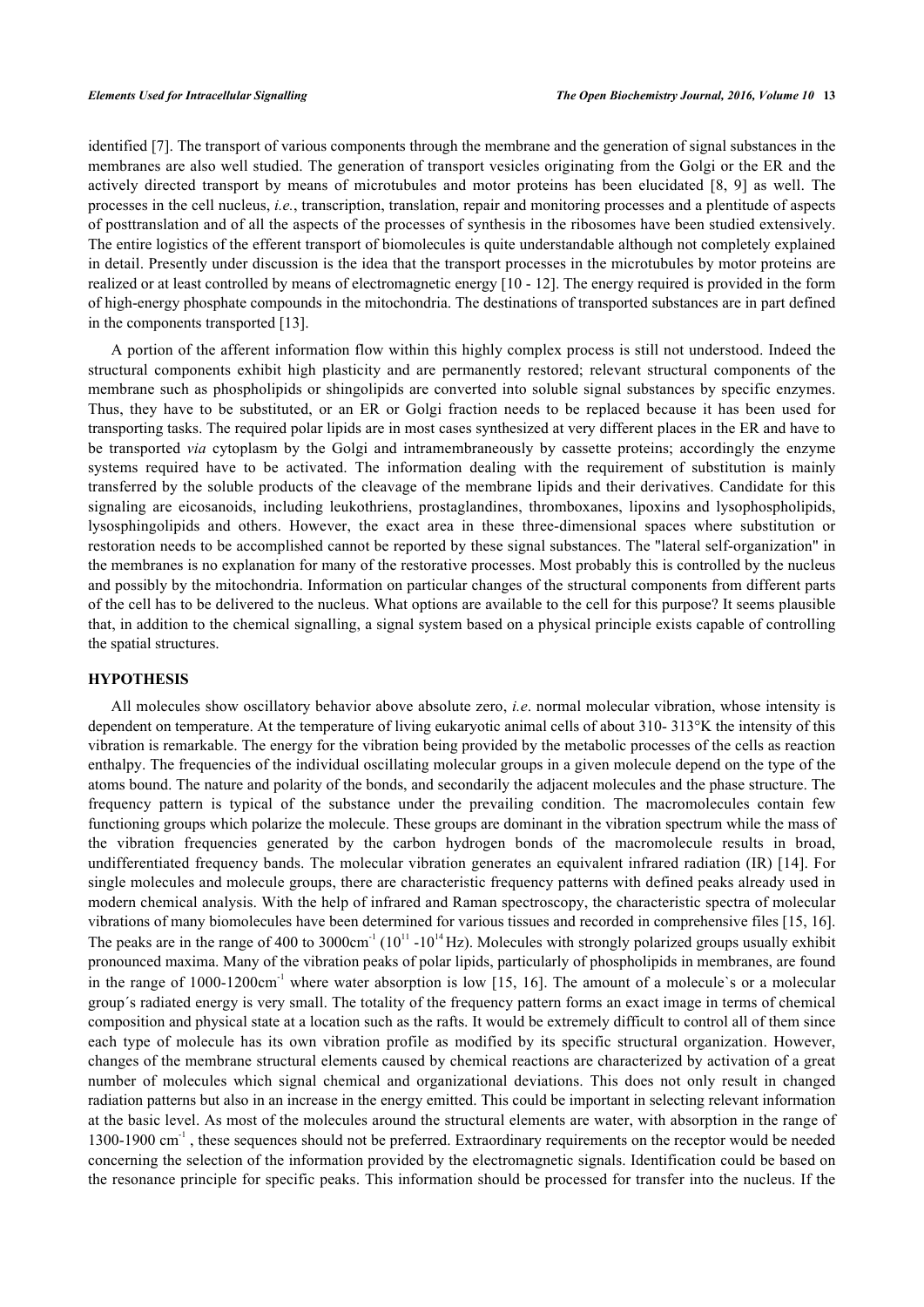outer side of the membrane of the cell nucleus or the connected ER would be able to read this information, a variety of further steps could be envisaged, *i.e.*, induction of directional transport tasks or signal transduction through the nuclear envelope and the inducing of transcription, translation, and initiation of the entire efferent supply chain to the location of necessary action and the restoration of the original state. Essential for this process would be:

- Structurally and functionally relevant information reaches the nucleus' membrane,
- Specific receptors able to process the signals are present on the outside of the nuclear envelope or of the associated ER-membrane, and
- The information remains exclusively within the specific cell and is not transferred to the adjacent cells.

To 1: The penetration depth of photons in the infrared region in animal tissue is a few millimeters, depending on the wavelength [[17,](#page-3-14) [18](#page-3-15)]; IR frequencies with wavelengths of 650-1450nm show the best penetration for reasons of lowest water absorption [\[19](#page-4-0)]. Most cells have a diameter in the range of a few µm. The conductive structures of the intracellular membranes could be important here. The polar membrane layer of the ER facing the cytoplasm produces a small number of layers of quasi-crystalline, ordered water molecules. This phenomenon could be of additional relevance. The intracellular distances thus seem bridged in this fashion.

To 2: The nuclear envelope consists of the outer and inner membrane sheet and the underlying lamina [[20](#page-4-1) - [23\]](#page-4-2). A substantial portion of the outer layer of the membrane consists of polar lipids, wherein a large part of the more than 1000 different molecular species of the cell lipidomics can be found [\[1](#page-3-0) - [4\]](#page-3-1). More than 70% are specific proteins closely associated in part with the lipids and form complex pore structures for the transport of bimolecules through the membrane. Specific proteins provide the link between the interior of the nucleus, including the genome, the various layers of nuclear envelope and the phytoskeleton and microtubules [\[24](#page-4-3) - [27\]](#page-4-4). Proteins serve to anchor the nucleus in the cell. Similar to the outer cell membrane, assembled in the rafts there are complex structural elements of different lipid and protein species showing striking phase changes under specific conditions. The single lipids in the complex raft structure, as well as protein structures, stand to question as candidates for receptor functions. The transduction of electromagnetic signals received in the nucleus is still not understood. Signaling lipid molecules could be important here [[7,](#page-3-5) [28,](#page-4-5) [29\]](#page-4-6).

To 3: Electromagnetic waves are strongly attenuated when they impinge on layers with a structure of cell membranes (successive polar hydrophilic layer, hydrophobic, quasi-crystalline layer with long carbohydrate chains, hydrophilic layer) with an electric charge; this means the photons scarcely leave the cell. Additionally, they would be strongly weakened during penetration into a neighboring cell. Hence, they would have no adverse effect on neighboring cells. The influence at the cellular metabolism of electromagnetic energy externally applied is the subject of numerous studies. It has been demonstrated that frequencies of 30-300GHz induce numerous membranal and DNA changes and finally apoptosis [[30\]](#page-4-7). Eukaryotic cells generate a relatively wide electromagnetic frequency spectrum 1-500MHz [[10\]](#page-3-8). Intracellular effects, however, have hardly been studied in terms of their importance for afferent signalling in the cell.

## **CONCLUSION**

The hypothesis as stated must be proved experimentally, taking into account different cell cultures, isolated artificial and living cell membranes, isolated cell nuclei, and a great variety of IR applications. Based on the known vibration patterns of single polar lipids, cholesterol, and specific proteins, the changes of those patterns in the complex structures of the rafts have to be determined. The change of electromagnetic signal patterns induced by the action of phospholipases and spingomyolinases onto membranes transforming structural elements into soluble signalling molecules should be recorded.

Experimentally generated frequency patterns detected as candidates should be applied intracellularly to isolated cells and to isolated nuclear envelopes to trigger typical responses. A noteworthy challenge would be in identifying the receptor system.

If the hypothesis can be proved, new knowledge of the function of living cells could be gained and many completely new possibilities of action within cells would arise, which could be important in medicine and, more generally, in the many branches of biological science. A similar extracellular physical signalling system can be discussed with numerous therapeutic options.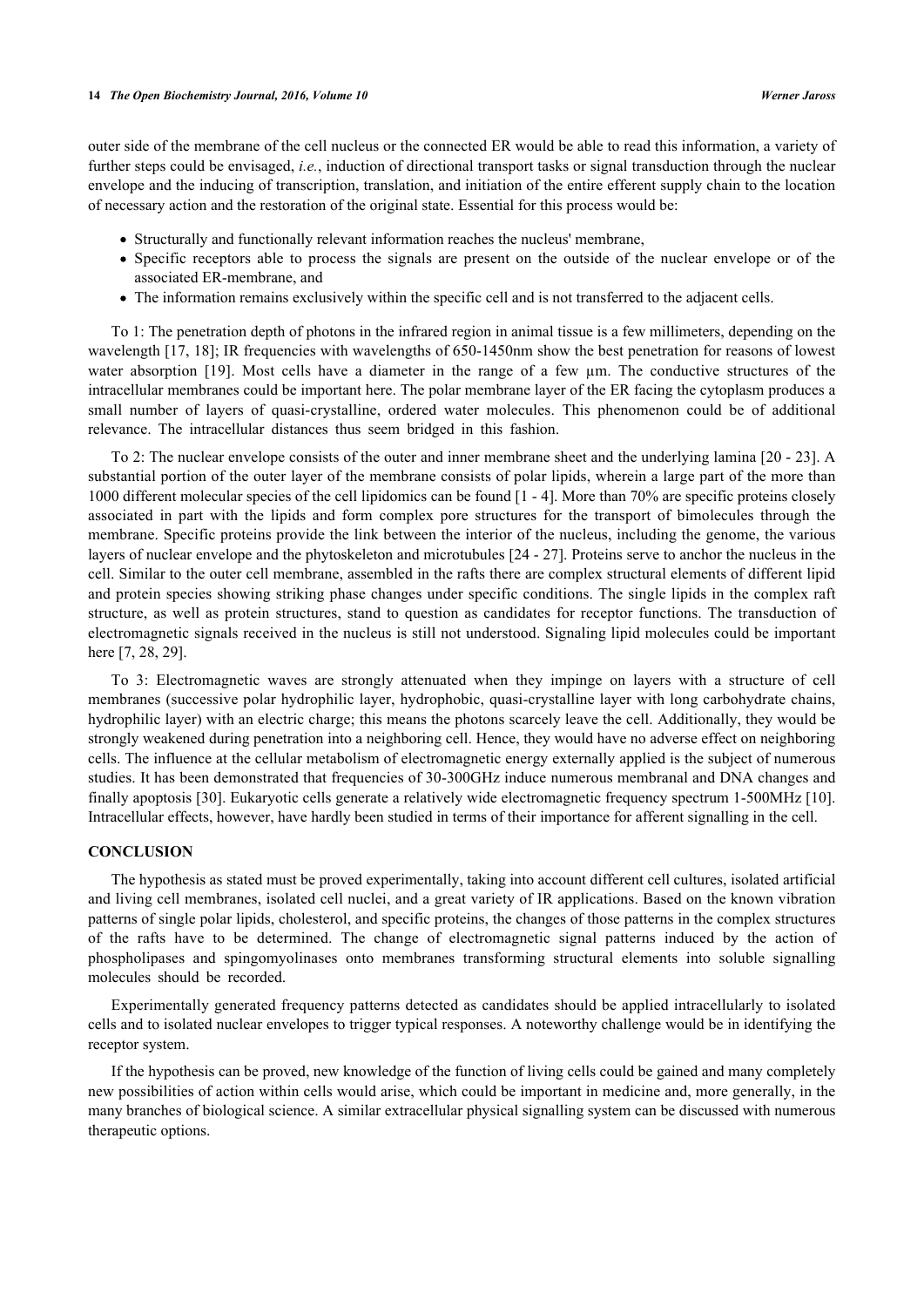# **CONFLICT OF INTEREST**

The author confirms that this article content has no conflict of interest.

## **ACKNOWLEDGEMENTS**

I acknowledge hereby the following colleagues of the med. faculty TU-Dresden for their support: Dr. G. Steiner for valuable remarks and discussion posts, Mrs Helga Schentke and Prof. Dr. Klaus Böning for improving the English version and Prof. Dr. Gabriele Siegert for generous support in realization of the publication.

## **REFERENCES**

<span id="page-3-0"></span>[1] van Meer, G.; Voelker, D.R.; Feigenson, G.W. Membrane lipids: where they are and how they behave. *Nat. Rev. Mol. Cell Biol.,* **2008**, *9*(2), 112-124.

[\[http://dx.doi.org/10.1038/nrm2330\]](http://dx.doi.org/10.1038/nrm2330) [PMID: [18216768](http://www.ncbi.nlm.nih.gov/pubmed/18216768)]

- [2] van Meer, G. Cellular lipidomics. *EMBO J.,* **2005**, *24*(18), 3159-3165. [\[http://dx.doi.org/10.1038/sj.emboj.7600798](http://dx.doi.org/10.1038/sj.emboj.7600798)] [PMID: [16138081\]](http://www.ncbi.nlm.nih.gov/pubmed/16138081)
- <span id="page-3-2"></span>[3] Simons, K.; Sampaio, J.L. Membrane organization and lipid rafts. *Cold Spring Harb. Perspect. Biol.,* **2011**, *3*(10), a004697. [\[http://dx.doi.org/10.1101/cshperspect.a004697\]](http://dx.doi.org/10.1101/cshperspect.a004697) [PMID: [21628426](http://www.ncbi.nlm.nih.gov/pubmed/21628426)]
- <span id="page-3-1"></span>[4] English, A.R.; Voeltz, G.K. Endoplasmic reticulum structure and interconnections with other organelles. *Cold Spring Harb. Perspect. Biol.,* **2013**, *5*(4), a013227. [\[http://dx.doi.org/10.1101/cshperspect.a013227\]](http://dx.doi.org/10.1101/cshperspect.a013227) [PMID: [23545422](http://www.ncbi.nlm.nih.gov/pubmed/23545422)]
- <span id="page-3-3"></span>[5] Amazon, J.J.; Feigenson, G.W. Lattice simulations of phase morphology on lipid bilayers: renormalization, membrane shape, and electrostatic dipole interactions. *Phys. Rev. E Stat. Nonlin. Soft Matter Phys.,* **2014**, *89*(2), 022702. [\[http://dx.doi.org/10.1103/PhysRevE.89.022702](http://dx.doi.org/10.1103/PhysRevE.89.022702)] [PMID: [25353504\]](http://www.ncbi.nlm.nih.gov/pubmed/25353504)
- <span id="page-3-4"></span>[6] García-Sáez, A.J.; Schwille, P. Stability of lipid domains. *FEBS Lett.,* **2010**, *584*(9), 1653-1658. [\[http://dx.doi.org/10.1016/j.febslet.2009.12.036](http://dx.doi.org/10.1016/j.febslet.2009.12.036)] [PMID: [20036662\]](http://www.ncbi.nlm.nih.gov/pubmed/20036662)
- <span id="page-3-5"></span>[7] Serhan, C.N.; Haeggström, J.Z.; Leslie, C.C. Lipid mediator networks in cell signaling: update and impact of cytokines. *FASEB J.,* **1996**, *10*(10), 1147-1158. [PMID: [8751717\]](http://www.ncbi.nlm.nih.gov/pubmed/8751717)
- <span id="page-3-6"></span>[8] Pavin, N.; Tolić-Nørrelykke, I.M. Dynein, microtubule and cargo: a ménage à trois. *Biochem. Soc. Trans.,* **2013**, *41*(6), 1731-1735. [\[http://dx.doi.org/10.1042/BST20130235](http://dx.doi.org/10.1042/BST20130235)] [PMID: [24256283](http://www.ncbi.nlm.nih.gov/pubmed/24256283)]
- <span id="page-3-7"></span>[9] Franker, M.A.; Hoogenraad, C.C. Microtubule-based transport - basic mechanisms, traffic rules and role in neurological pathogenesis. *J. Cell Sci.,* **2013**, *126*(Pt 11), 2319-2329. [\[http://dx.doi.org/10.1242/jcs.115030\]](http://dx.doi.org/10.1242/jcs.115030) [PMID: [23729742](http://www.ncbi.nlm.nih.gov/pubmed/23729742)]
- <span id="page-3-8"></span>[10] Pokorný, J.; Pokorný, J.; Kobilková, J. Postulates on electromagnetic activity in biological systems and cancer. *Integr. Biol. (Camb),* **2013**, *5*(12), 1439-1446. [\[http://dx.doi.org/10.1039/c3ib40166a](http://dx.doi.org/10.1039/c3ib40166a)] [PMID: [24166132\]](http://www.ncbi.nlm.nih.gov/pubmed/24166132)
- [11] Cifra, M.; Pokorný, J.; Havelka, D.; Kucera, O. Electric field generated by axial longitudinal vibration modes of microtubule. *Biosystems,* **2010**, *100*(2), 122-131. [\[http://dx.doi.org/10.1016/j.biosystems.2010.02.007\]](http://dx.doi.org/10.1016/j.biosystems.2010.02.007) [PMID: [20178826](http://www.ncbi.nlm.nih.gov/pubmed/20178826)]
- <span id="page-3-9"></span>[12] Havelka, D.; Cifra, M.; Kučera, O.; Pokorný, J.; Vrba, J. High-frequency electric field and radiation characteristics of cellular microtubule network. *J. Theor. Biol.,* **2011**, *286*(1), 31-40. [\[http://dx.doi.org/10.1016/j.jtbi.2011.07.007\]](http://dx.doi.org/10.1016/j.jtbi.2011.07.007) [PMID: [21782830](http://www.ncbi.nlm.nih.gov/pubmed/21782830)]
- <span id="page-3-10"></span>[13] Blobel, G. Intracellular protein topogenesis. *Proc. Natl. Acad. Sci. USA,* **1980**, *77*(3), 1496-1500. [\[http://dx.doi.org/10.1073/pnas.77.3.1496](http://dx.doi.org/10.1073/pnas.77.3.1496)] [PMID: [6929499](http://www.ncbi.nlm.nih.gov/pubmed/6929499)]
- <span id="page-3-11"></span>[14] Atkins, W.; de Paula, J. *Physikalische Chemie*, 5<sup>th</sup> ed.; Wiley-VCH: Germany, **2002**, pp. 467-500.
- <span id="page-3-12"></span>[15] Zimmerer, C.; Steiner, G. Infrared and Raman Spectra. In: *Landolt Börnstein*; Arndt, K.F.; Lechner, M.D., Eds.; Springer Berlin: Heidelberg, **2013**; 6, pp. 253-443.
- <span id="page-3-13"></span>[16] Mosagaghi, Z.; Rehman, S.; Rehman, I.U. Fourier Transform Infrared (FTIR) spectroscopy of biological tissues. *Appl. Spectrosc. Rev.,* **2008**, *43*, 134-179. [\[http://dx.doi.org/10.1080/05704920701829043\]](http://dx.doi.org/10.1080/05704920701829043)
- <span id="page-3-14"></span>[17] Neumeister, V.; Scheibe, M.; Lattke, P.; Jaross, W. Determination of the cholesterol-collagen ratio of arterial atherosclerotic plaques using near infrared spectroscopy as a possible measure of plaque stability. *Atherosclerosis,* **2002**, *165*(2), 251-257. [\[http://dx.doi.org/10.1016/S0021-9150\(02\)00279-4\]](http://dx.doi.org/10.1016/S0021-9150(02)00279-4) [PMID: [12417275](http://www.ncbi.nlm.nih.gov/pubmed/12417275)]
- <span id="page-3-15"></span>[18] Jaross, W.; Neumeister, V.; Lattke, P.; Schuh, D. Determination of cholesterol in atherosclerotic plaques using near infrared diffuse reflection spectroscopy. *Atherosclerosis,* **1999**, *147*(2), 327-337. [\[http://dx.doi.org/10.1016/S0021-9150\(99\)00203-8\]](http://dx.doi.org/10.1016/S0021-9150(99)00203-8) [PMID: [10559519](http://www.ncbi.nlm.nih.gov/pubmed/10559519)]